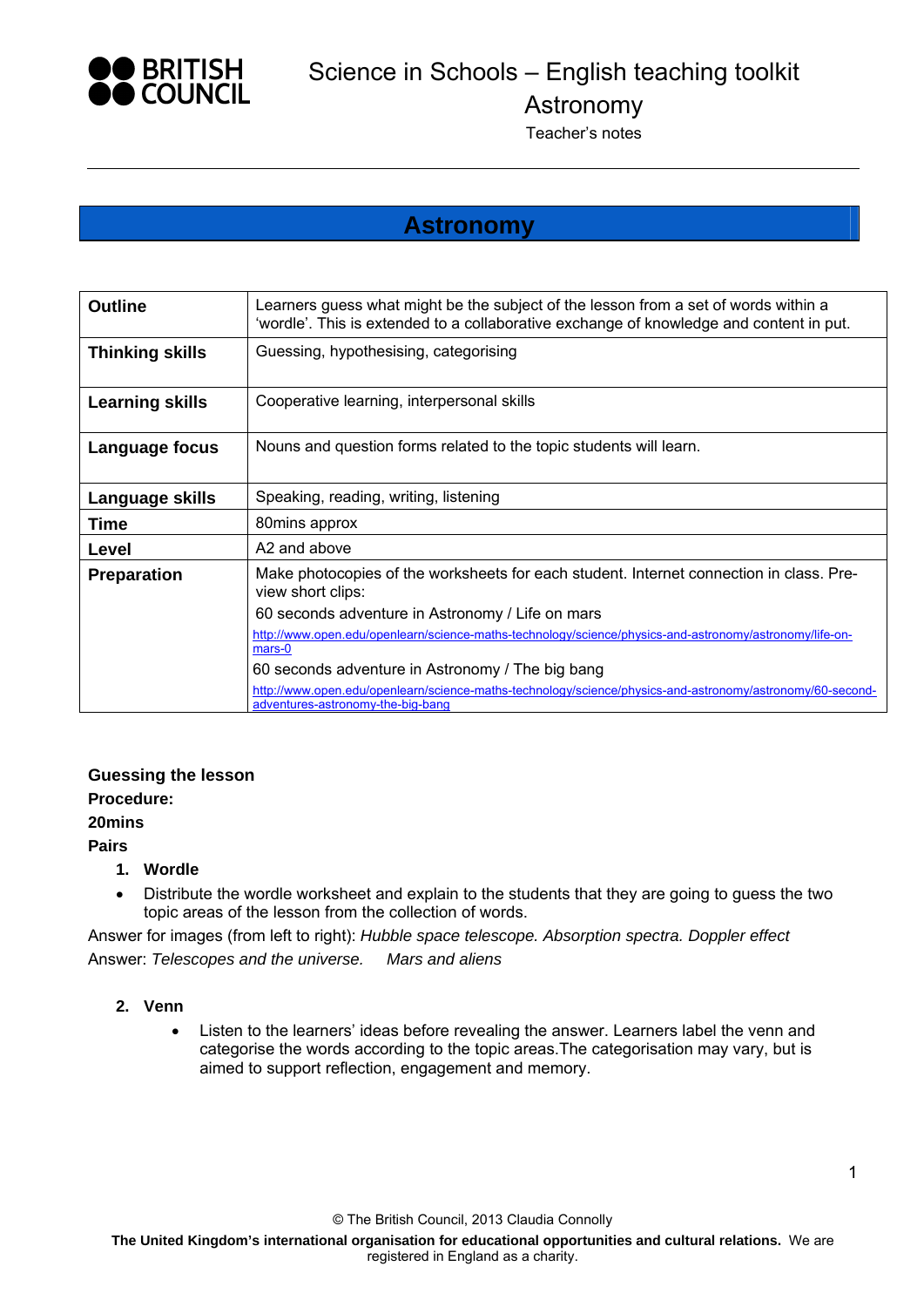

# Science in Schools – English teaching toolkit Astronomy

Teacher's notes

#### Answers:

| Telescopes and the universe | both             | <b>Mars and aliens</b>    |  |
|-----------------------------|------------------|---------------------------|--|
| Hubble space telescope      | Galaxies         | Extra terrestrial life    |  |
| Doppler effect              | Solar system     | Living organisms          |  |
| Relative motion             | <b>Planets</b>   | <b>Fossilised remains</b> |  |
| Light wavelength            | Atmosphere       | Noise wavelength          |  |
| Expanding                   | Radio telescopes | Probes                    |  |
| The sun                     |                  | Rockets                   |  |
| Big bang                    |                  |                           |  |
| Absorption spectra          |                  |                           |  |
| Relative motion             |                  |                           |  |
|                             |                  |                           |  |

#### **3. Guiding understanding**

#### **20mins**

Ask the learners the following questions for reflection and exchange in small groups.

- What words can you add to these groups?
- Which words do you know?
- Which words don't you know?
- How can you guess the meaning of the words you don't know? *( prefix/suffix, word relationship, word class, context).*
- Learners look up one word they don't know in the dictionary and record the definition. They read the definition out for their partner to guess which word it is.
- Invite learners to do a concordance search on the internet to see how frequently the vocabulary occurs with other language http://corpus.byu.edu/bnc/ or do a visual thesaurus search http://www.visualthesaurus.com/
- Elicit responses as a whole class and board new language to be shared. Learners will be able to use the language for the next speaking activity.

#### 3. **Ask me, tell me**

#### **20mins**

- Put the learners into pairs, student A and B.
- Distribute the, 'Ask me, tell me worksheet' the respective parts to each learner.
- Encourage the learners to answer their partner's questions in their own words, using the glossary box as support.

#### 4. **Life on mars film clip**

#### **10mins**

This is a short and comic explanation of scientists' quest for life on mars.

- Play the 60 seconds film clip
- Distribute true/false statements worksheet, ask learners to read through and check for understanding.
- Play the clip again, learners tick true or false
- Learners check their answers in pairs then check as a whole class.